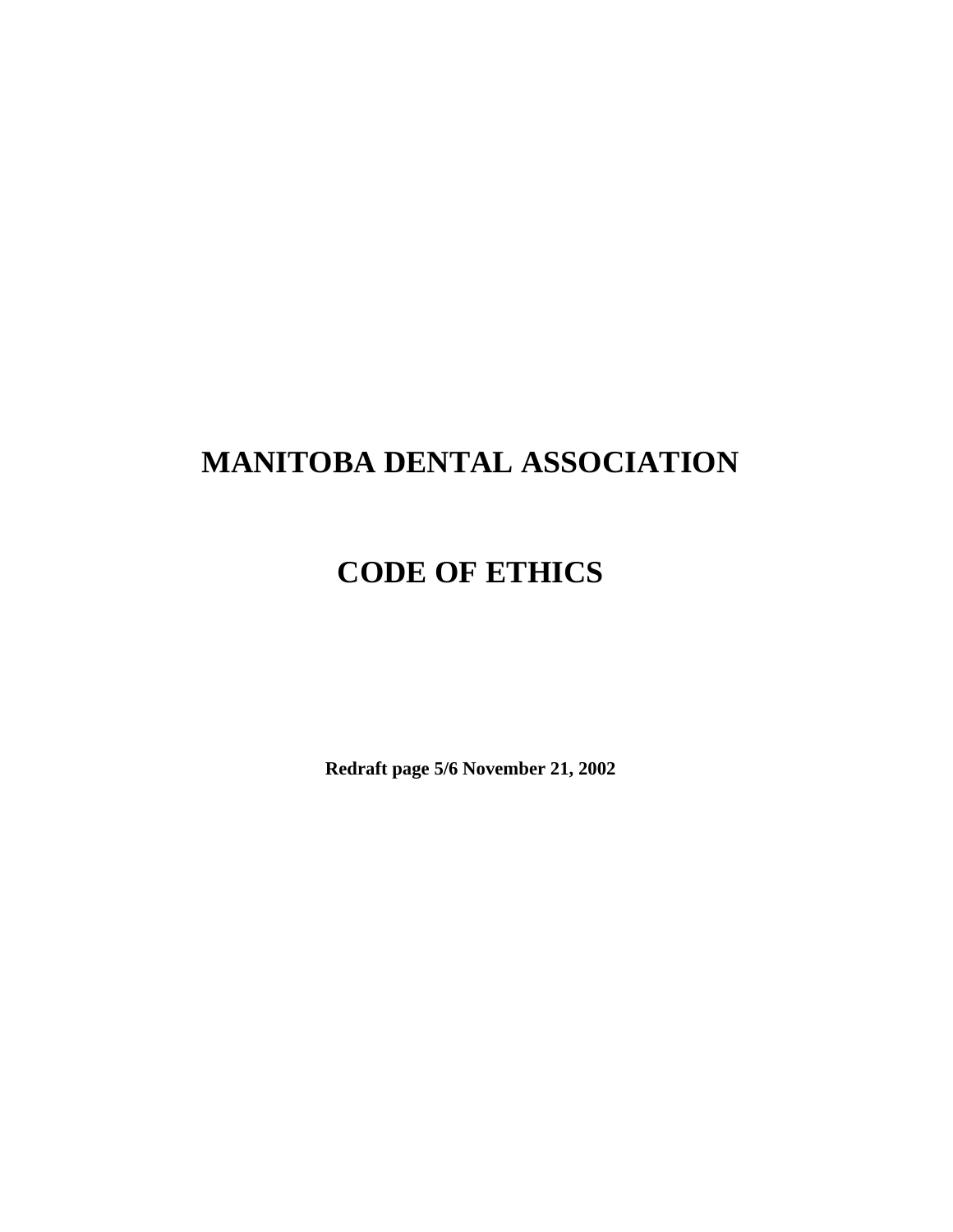## **Table of Contents**

|             | <b>Purpose</b>                          |                                                        |                          |  |
|-------------|-----------------------------------------|--------------------------------------------------------|--------------------------|--|
|             | <b>Principles</b>                       |                                                        |                          |  |
|             |                                         | <b>Responsibility and Accountability</b>               |                          |  |
| A           |                                         | <b>Responsibility to Patients</b>                      |                          |  |
|             | Article 1                               | Service                                                | 3                        |  |
|             | Article 2                               | Competency                                             | 3                        |  |
|             | Article 3                               | <b>Fitness to Practice/Incapacity</b>                  | $\overline{3}$           |  |
|             | Article 4                               | <b>Consultation and Referral</b>                       | $\overline{4}$           |  |
|             | Article 5                               | <b>Informed Choice/Consent for Treatment</b>           | $\overline{4}$           |  |
|             | Article 6                               | Provision of Accurate Information                      | 4                        |  |
|             | Article 7                               | Confidentiality and Release of Patient Information     | 4                        |  |
|             | Article 8                               | Guarantees                                             | $\overline{\mathcal{L}}$ |  |
|             | Article 9                               | Emergencies                                            | 5                        |  |
|             | Article 10                              | Provision of Care                                      | 5                        |  |
|             | Article 11                              | Arrangements for Alternative Care                      | 5                        |  |
|             | Article 12                              | <b>Assignment of Duties</b>                            | 5                        |  |
|             | Article 13                              | Sexual Harassment/Abuse                                | 6                        |  |
|             | Article 14                              | <b>Prescribing Drugs</b>                               | 6                        |  |
| B           | <b>Responsibility to the Public</b>     |                                                        |                          |  |
|             | Article 1                               | Representation                                         | 7                        |  |
|             | Article 2                               | <b>Contractual Services</b>                            | 7                        |  |
|             | Article 3                               | <b>Choice of Dentist</b>                               | 7                        |  |
|             | Article 4                               | Advertising and Promotional Activities                 | $\overline{7}$           |  |
|             | Article 5                               | Fees and Compensation for Service                      | 11                       |  |
|             | Article 6                               | <b>Community Activities</b>                            | 12                       |  |
| $\mathbf C$ | <b>Responsibility to the Profession</b> |                                                        |                          |  |
|             | Article 1                               | Support of the Profession                              | 13                       |  |
|             | Article 2                               | Co-operation with Manitoba Dental Association          | 13                       |  |
|             | Article 3                               | <b>Inappropriate Conduct</b>                           | 13                       |  |
|             | Article 4                               | Patents and Copyright                                  | 13                       |  |
|             | Article 5                               | Manitoba Dental Association-Spokesperson and the Media | 13                       |  |
|             | Article 6                               | Disclaimer                                             | 14                       |  |
| D           | <b>Responsibility to Colleagues</b>     |                                                        |                          |  |
|             | Article 1                               | <b>Consultation and Referral</b>                       | 15                       |  |
|             | Article 2                               | Judgments in Peer Relations – Justifiable Criticism    | 15                       |  |
|             | Article 3                               | Interpretation and Application of Code of Ethics and   |                          |  |
|             |                                         | <b>Standards of Practice</b>                           | 15                       |  |
| E           |                                         | <b>Declaration of Ethical Commitment</b>               | 17                       |  |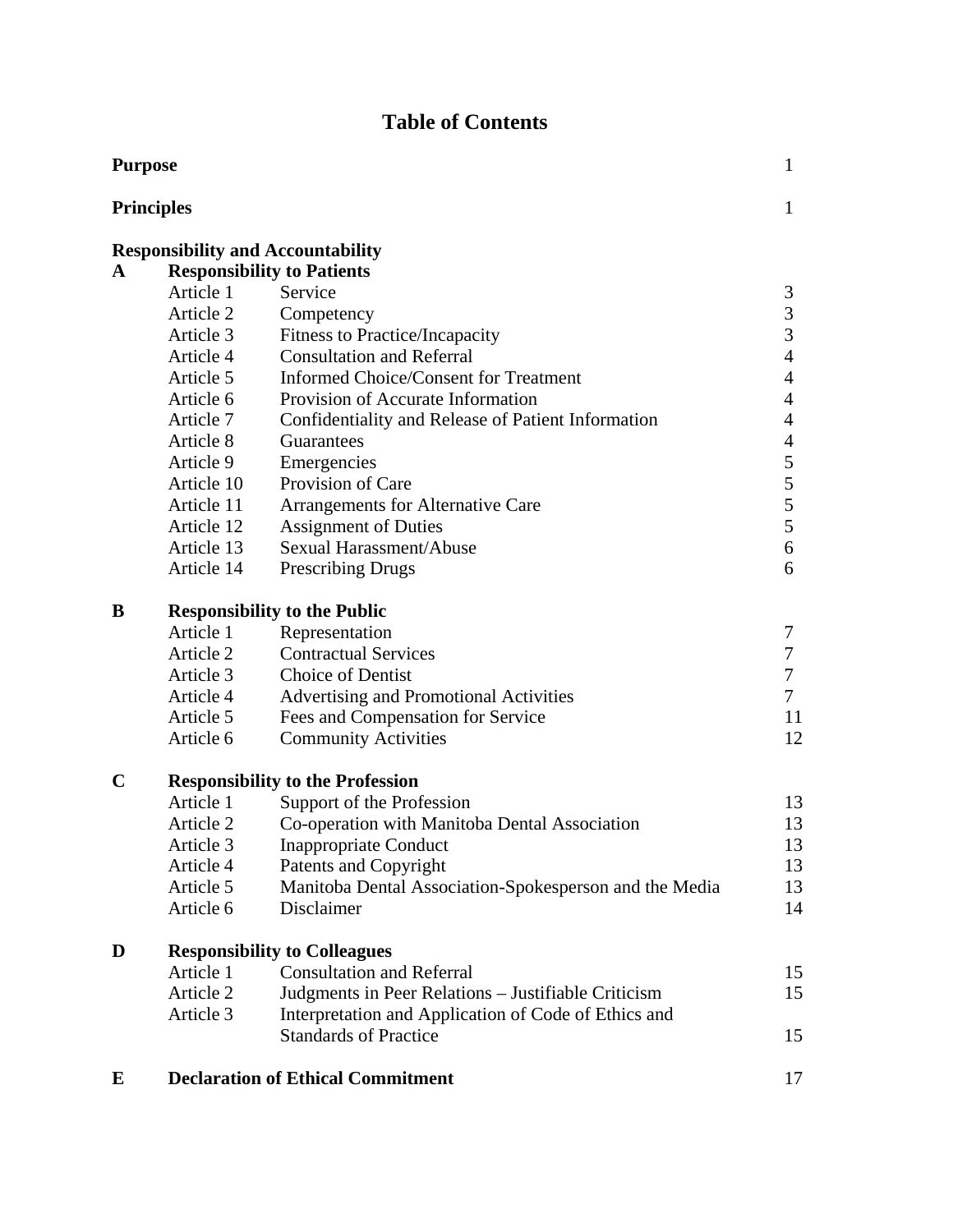## **Purpose:**

This Code of Ethics is a set of principles of professional conduct which establishes the requirements and expectations for dentists in fulfilling duties to their patients, to the public, to the profession, and to their colleagues. In addition, the Code of Ethics is intended to serve as a guide for members of the Manitoba Dental Association ("MDA").

This Code affirms and/or clarifies principles that are definitive to professional and ethical dental care. For those about to enter the profession, this Code identifies the basic moral and ethical commitments of dentistry and will serve as a source for education and reflection.

For those within the profession, this Code provides direction for ethical practice; in so doing, it also serves as a basis for self-evaluation. For those outside the profession, this Code provides public identification of the profession's ethical expectations of its members.

Therefore, this Code is educational, guides behavior and expresses to the larger community the values and ideals that are espoused by the dental profession by reason of trust and commitment.

## **Principles:**

This Code contains the guidelines for and expresses the values shared by the dental profession of Manitoba. This Code and the Canadian Dental Association's ("CDA") Code of Ethics are complementary and both should be used in determining the ethical standards of the dental profession in Manitoba.

The Principles of Ethics are the goals to which every member of the profession must aspire.

There are five fundamental principles that form the foundation of this Code. These are:

#### **1. Patient autonomy and informed consent**

Members of the public have the right to choose their own dentist. Dentists, in serving the public may also exercise reasonable discretion in selecting patients for their practice.

A professional has a duty to inform the patient of their treatment options including the advantages, disadvantages and significant risks and costs. The patient has the final choice of treatment, as long as this choice is within accepted treatment standards.

#### **2. Nonmaleficence (to do no harm)**

Dental treatment shall not leave the patient in a worse state than if no treatment had been performed. The application of this principle will vary as the state of scientific knowledge changes with time and new research.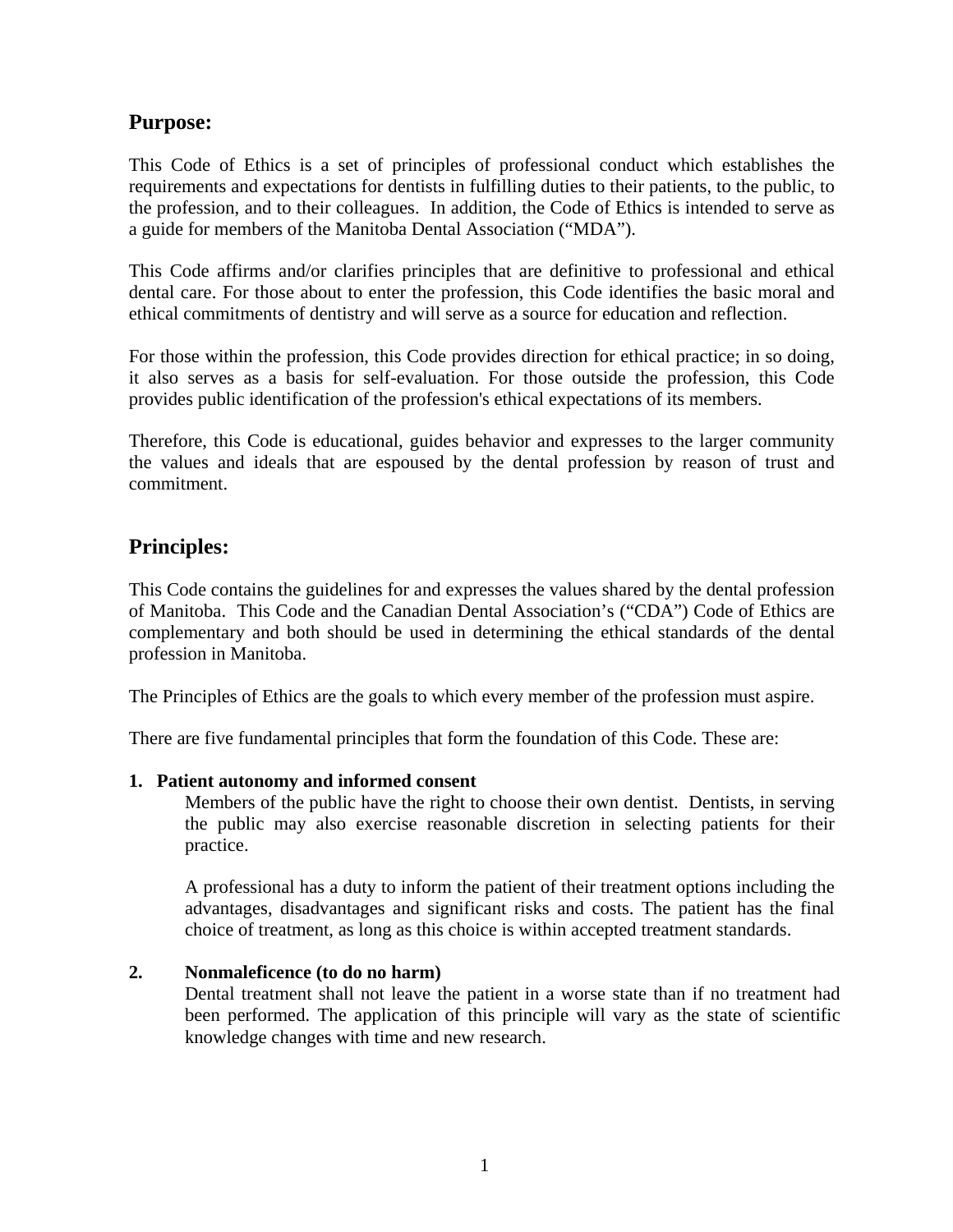#### **3. Beneficence**

Dental treatment shall result in an improvement in the patient's condition. The ultimate goal of treatment shall be optimum oral function for the patient. The achievement of this goal will be influenced by variables such as the patient's age, general health, underlying anatomy and compliance with oral hygiene instruction. Dentists have a responsibility to provide a high standard of professional services and are accountable for treatment rendered.

#### **4. Competence**

Dentists' primary obligation is to provide service to the public through the delivery of quality care in a competent and timely fashion within the bounds of the clinical and financial circumstances presented by the patients

#### **5. Veracity**

Dentists must be truthful and forthright in all professional matters.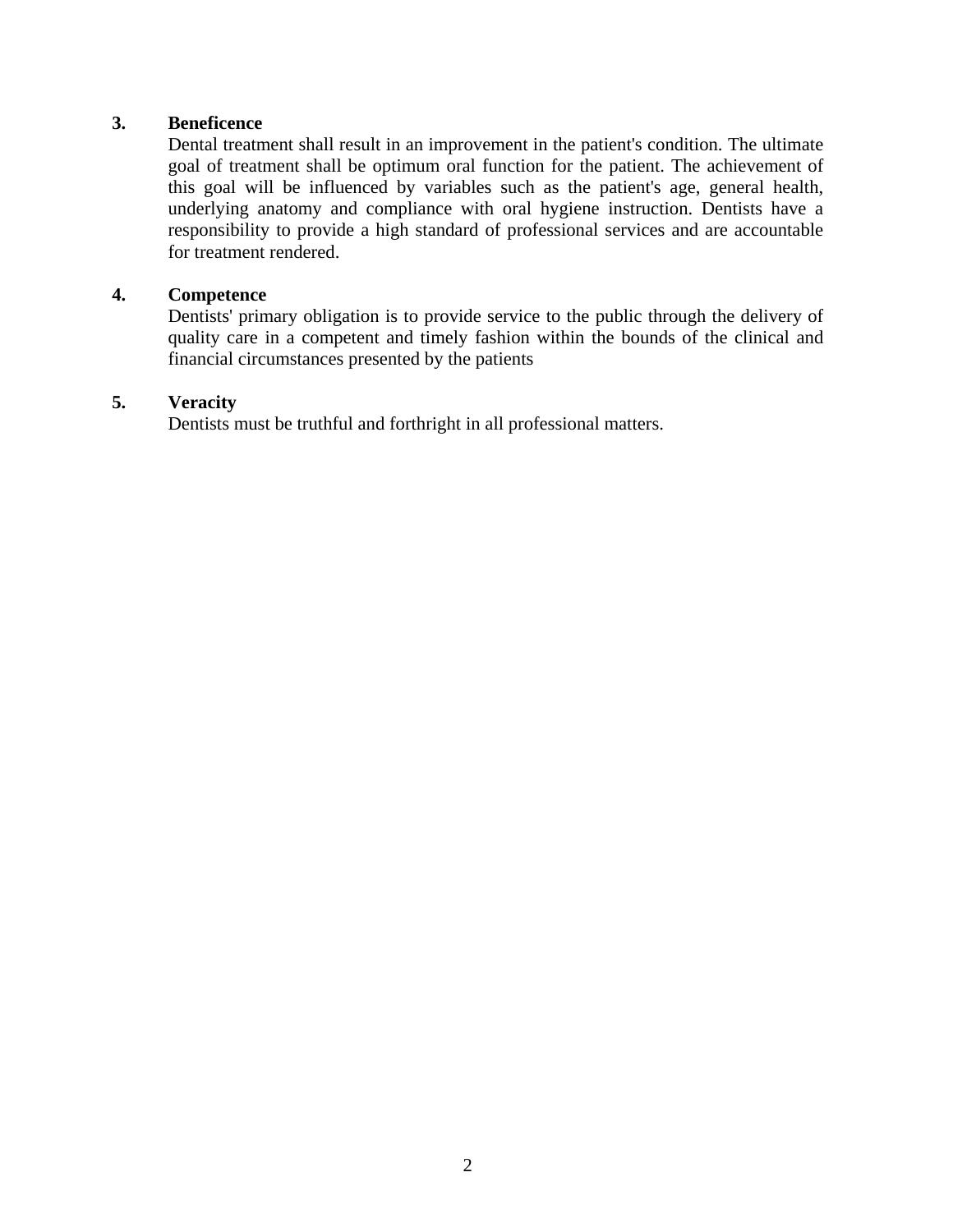## **A. Responsibilities and Accountability**

#### **Article 1 Service**

This Code is an important part of the way in which the MDA fulfills its obligation to promote and protect the public interest. This Code is binding on all members and violations may result in disciplinary action.

This Code is an evolving document and by its very nature cannot be a complete articulation of all ethical obligations. In resolving any ethical problems explicitly covered by the Code, dentists shall consider ethical principles, the patient's needs and interests, and all other applicable laws. Although ethics and the law are closely related, they are not the same. Ethical obligations may and often do exceed legal duties.

As primary health care providers, a dentist's first responsibility is a duty of care to patients. As such, the competent and timely delivery of appropriate care within the bounds of clinical circumstances presented by patients, shall be the most important aspect of that responsibility.

#### **Article 2: Competency**

The privilege of dentists to be accorded professional status rests primarily in the knowledge, skill and expertise with which they serve their patients and society. All dentists, therefore, must keep their knowledge of dentistry contemporary and must provide treatment in accordance with currently accepted professional standards. Competence has been described as the combined knowledge, skills, attitudes and judgement required for providing professional services. Dentists have an obligation to maintain competence throughout their career and to comply with the MDA's Continuing Education By-law.

#### **Article 3 Fitness/incapacity to practice**

Dentists may experience medical or behavioral impediments to competence. Dentists shall inform the MDA when a serious injury, medical condition, infection or any other condition has either immediately affected, or may affect over time, their ability to practise safely and competently. It is unethical for dentists to practise while abusing controlled substances, alcohol or chemical agents that impair their ability to practice. Dentists have an ethical obligation to urge impaired colleagues to seek treatment. Dentists with first-hand knowledge of colleagues who are practising dentistry when so impaired have an ethical responsibility to report such evidence to the MDA.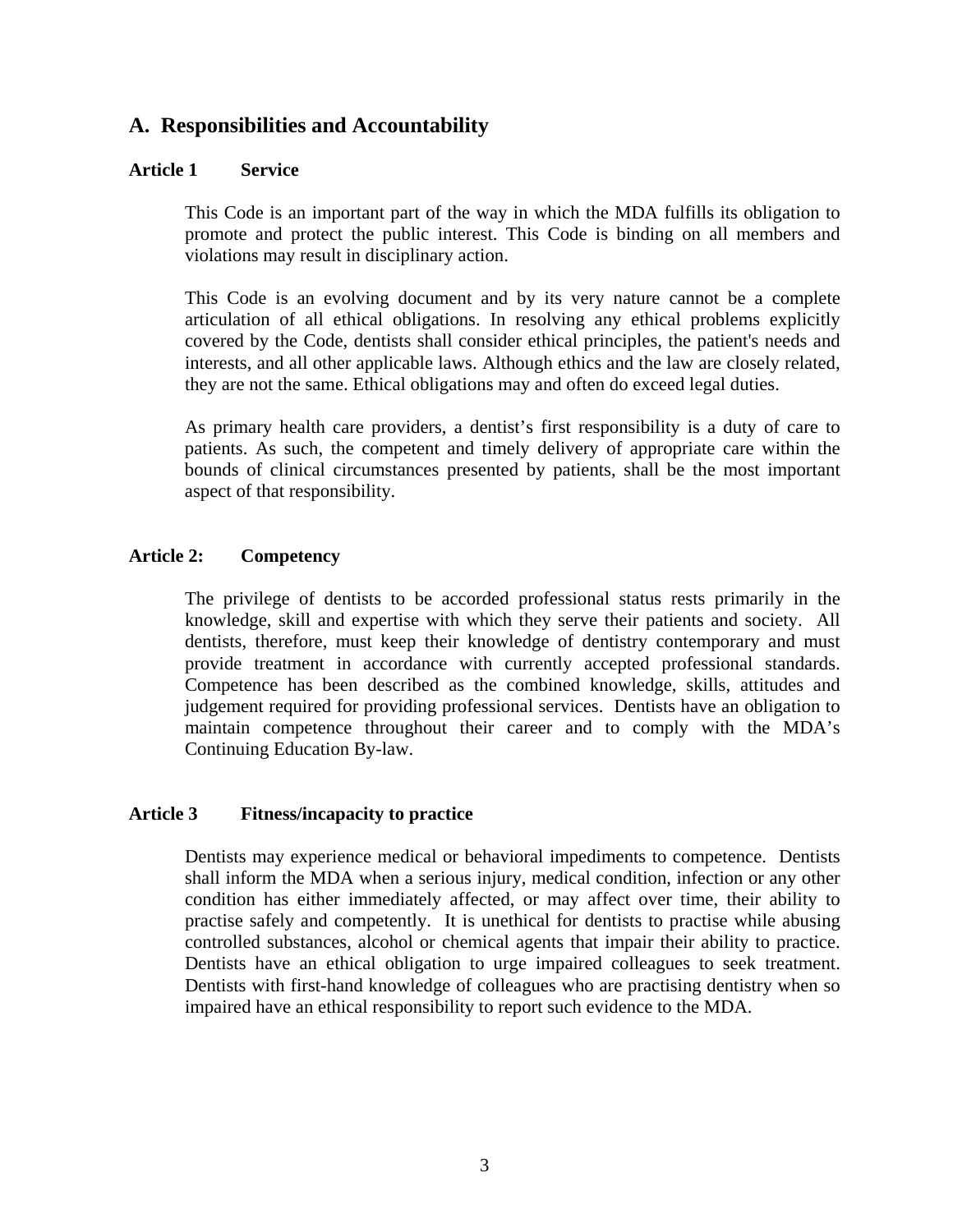#### **Article 4 Consultation and Referral**

Dentists shall provide treatment only when competent to do so by reason of their training or experience; otherwise a consultation and/or referral to appropriate practitioners is warranted.

#### **Article 5 Informed Choice/Consent for Treatment**

Dentists must discuss with patients treatment recommendations including benefits, prognosis and significant risks, as well as reasonable alternatives and associated costs to allow patients to make an informed choice. Dentists shall also inform patients if the proposed oral health care involves treatment techniques or products which are not generally recognized or accepted by the dental profession.

#### **Article 6 Provision of Accurate Information**

Dentists are obligated to provide to patients a full and accurate comment and opinion concerning their oral health.

#### **Article 7 Confidentiality and Release of Patient Information**

Patient information, verbally, written, or electronically acquired and kept by dentists, shall be kept in strict confidence except as required by law or as authorized by patients. The information in dental records or reports must be released to patients or to whomever the patient's direct – including other professionals and dental plan carriers, when authorized by patients<sup> $*1$ </sup> This obligation exists regardless of the state of any patient's accounts.\*2

If the patient requires a copy of their records, the copy will be provided once the patient pays the appropriate fee for duplication.

<sup>\*1</sup> The Personal Health Information Act (PHIA) of Manitoba allows patients of health professionals to have the right to request, examine and review copies of their health care records from trustees of personal health information.

 $*2$  The "Reasons for Refusing Access" in Section 1(K)1 of this Act do not include failure and/or refusal to pay an outstanding account.

#### **Article 8 Guarantees**

Dentists must not, either by statement or implication, make unsupportable statements as to the success of operations, appliances or treatment. Dentists have the responsibility to provide a high standard of professional services and are accountable for treatment rendered.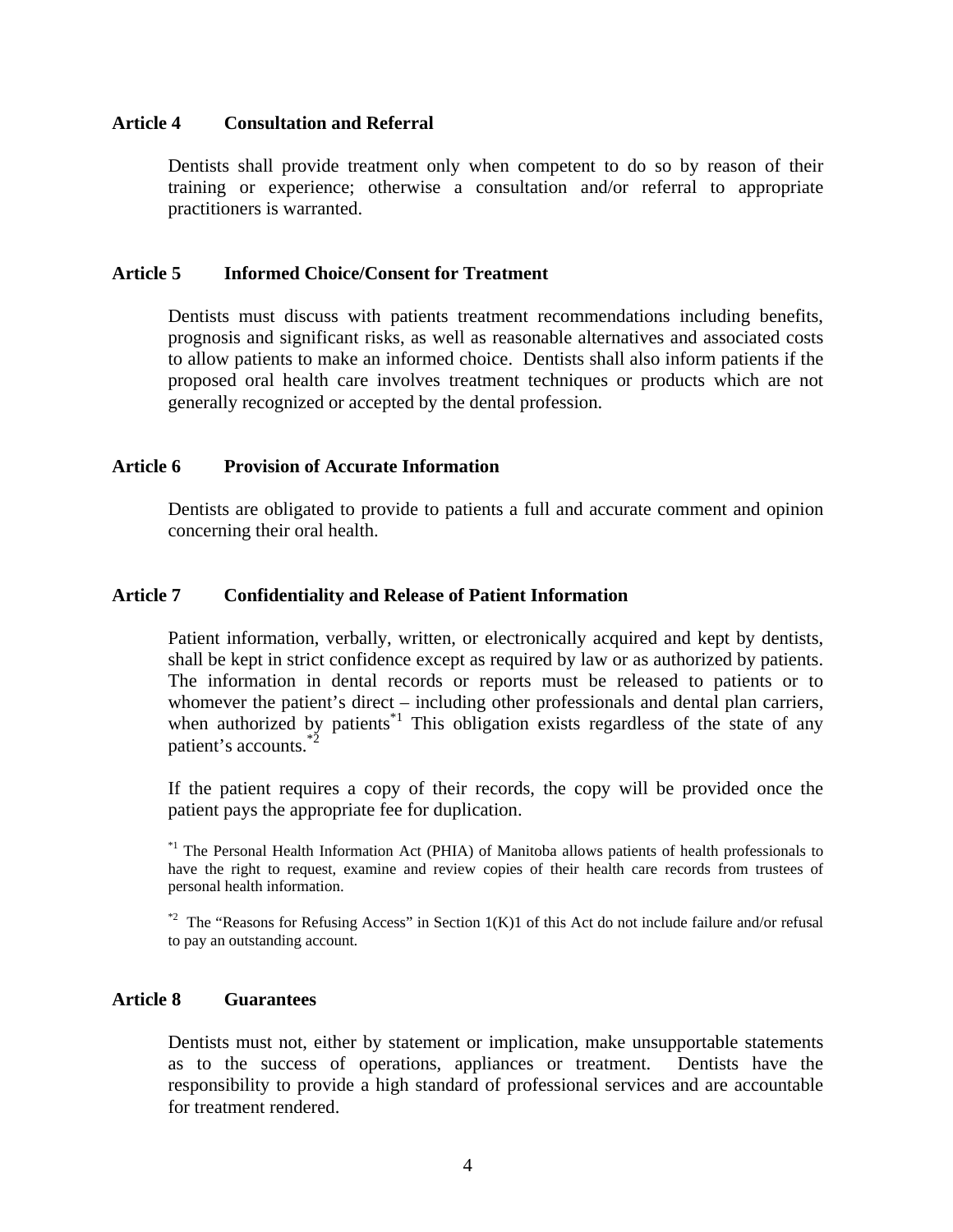#### **Article 9 Emergencies**

A dental emergency exists if professional judgment determines that a person needs immediate attention due to trauma, infection or bleeding. Dentists have an obligation to consult and to provide treatment in a dental emergency, or if unavailable, to suggest alternative arrangements.

Dentists should have alternative emergency care arranged when the office is closed, when unavailable, or when away from the office for a time period.

If alternative arrangements are not accessible, and the person receives emergency treatment from another dentist the following protocol for treating emergency patients ought to be followed by the emergency dentist:

Treatment Protocol

- 1) Treat chief complaint/emergency:
- 2) As part of the medical history, ask the question "Do you have a regular dentist?"
	- a. If "yes" then the treating dentist must provide emergency care and encourage the patient to return to the regular dentist for continuing care following the treatment (see Article D1 on Consultation and Referral):
	- b. If "no" the treating dentist may provide full and comprehensive treatment to that patient.
- 3) If the patient's regular dentist requests x-rays and/or treatment chart information, then the dentist who provided the emergency treatment should accommodate that request. (See Article A7 Confidentiality and Release of Patient Information.)

#### **Article 10 Provision of Care**

Dentists shall not discriminate against or refuse to treat patients when this is contrary to applicable human rights laws. Other than in emergency situations, dentists have the right to refuse to accept individual patients.

Except as otherwise permitted by the MDA, no dentist shall practice dentistry on any street, park or other public place or in any type of vehicle.

#### **Article 11 Arrangements for Alternative Care**

Dentists having undertaken the care of patients shall not discontinue that care without first having given notice of that intention and shall endeavour to arrange for continuity of care with another dentist.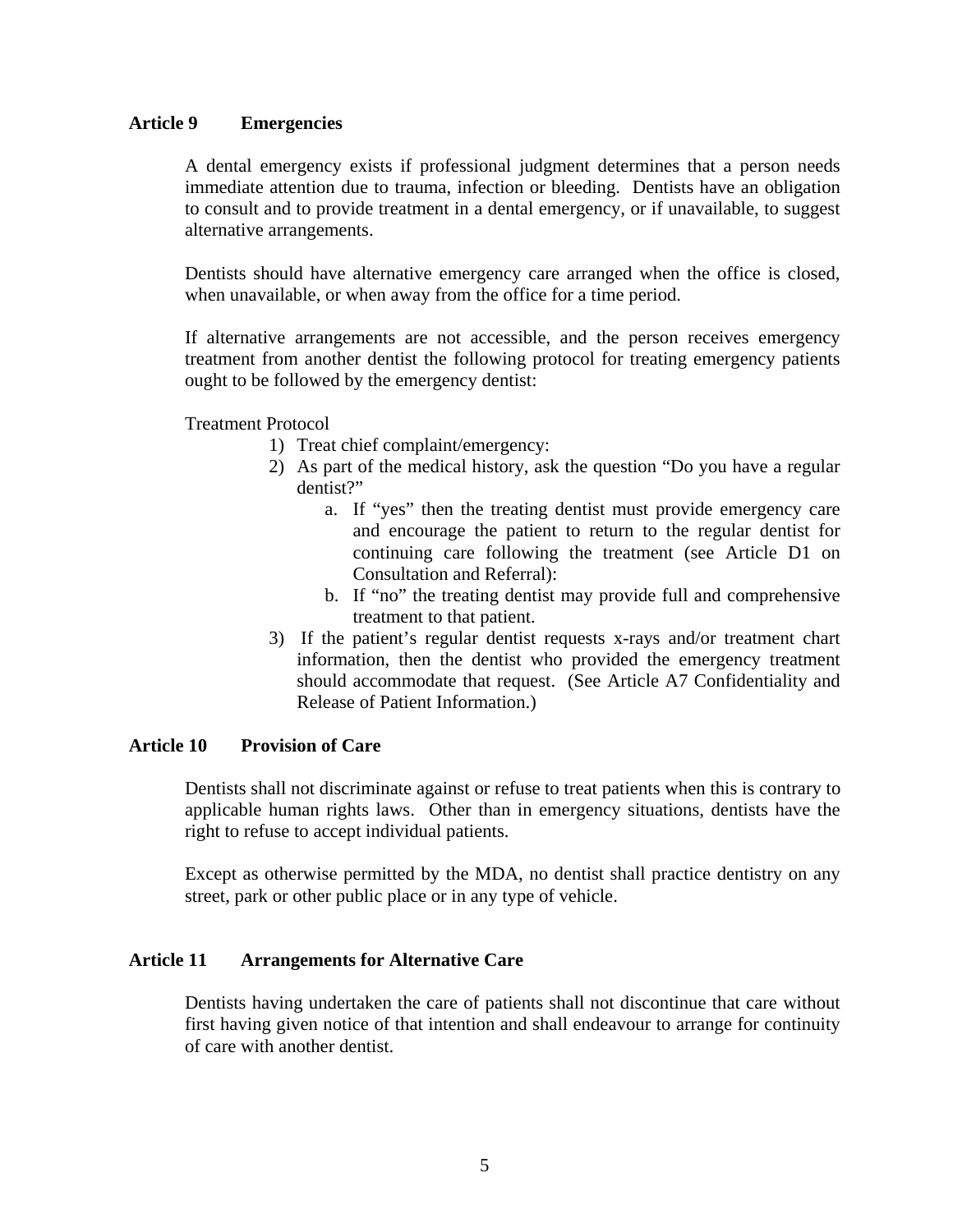#### **Article 12 Assignment of Duties**

Dentists may assign duties to others in compliance with any applicable laws and standards of practice.

Delegation of duties or functions to dental nurses and/or dental therapists, dental assistants, dental hygienists or dental technicians must be in compliance with Section 2(2) of *The Dental Association Act.* Any duties or functions performed by those auxiliaries must be "*at the request and under the effective supervision and control of a dentist."* 

*"Effective supervision and control"* for intra oral procedures means that dentists have completed oral examinations and authorized auxiliaries to perform those intra oral procedures for which they have been formally trained. Dentists must be on the premises of the dental practice while such procedures are being performed by auxiliaries.

#### **Article 13 Sexual Harassment/Abuse**

Dentists are obliged to become familiar with the signs of abuse and to report suspected cases to the proper authorities in compliance with Manitoba laws.

#### **Article 14 Prescribing Drugs**

Dentists must not prescribe drugs for themselves. Dentists may prescribe drugs for patients (including family members) only when needed specifically for dental treatment.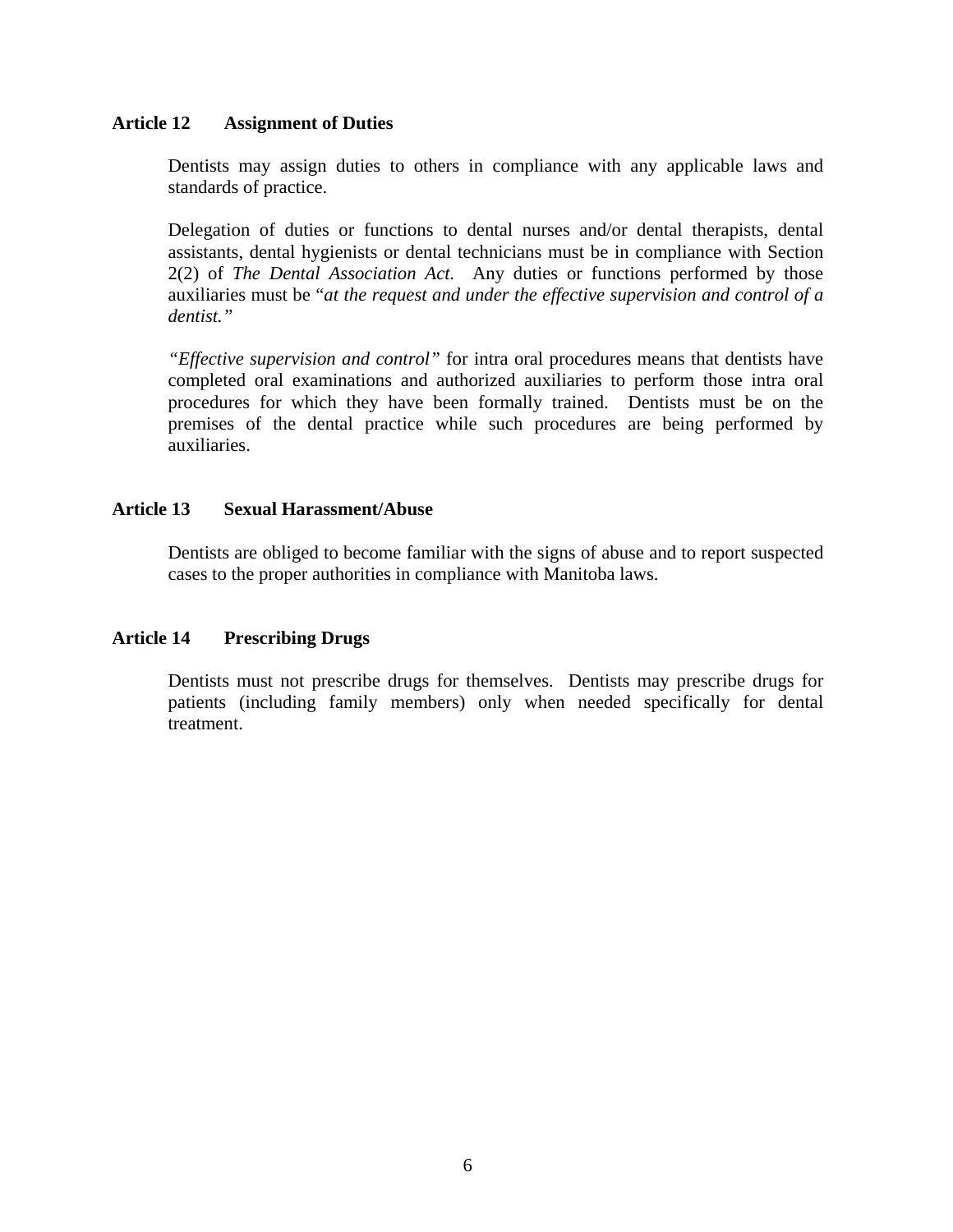### **B**. **Responsibilities to the Public**

#### **Article 1 Representation**

Dentists shall represent themselves in a manner that contributes to the public's trust and confidence in the profession. Dentists shall not represent their education, qualifications or competence in any way that would be false or misleading.

#### **Article 2 Contractual Services**

When dentists enter into contracts with other parties related to the practice of dentistry, the professional, ethical, and legal responsibilities of the dentists are not reduced or transferred in any way to those other parties.

**Commentary:** Dentists may enter into agreements with other parties to provide dental health care provided that any such agreement is not contrary to The Dental Association Act, regulations, by-laws, this Code, or standards of practice. In the performance of such agreements, dentists are required to deal fairly with the public and fellow practitioners in the locality.

#### **Article 3 Choice of Dentists**

Dentists shall at all times respect and support the public's right to a free choice of dentist. Dentists shall not participate in any plan, scheme or arrangement which would limit or interfere with any person's freedom or ability to choose a dentist.

#### **Article 4 Advertising and Promotional Activities**

Dentists shall build their reputation on their professional competence and integrity. Dentists shall conduct any advertising and promotional activity in accordance with applicable legislation, this Code, and acceptable professional standards. Dentists shall not engage in advertising or any form of promotional activity which:

- (a) is false, misleading, or deceptive;
- (b) may create unreasonable expectations in patients or potential patients about the results dentists can achieve; or
- (c) is incapable of objective verification.

In addition, dentists shall not engage in advertising or any sort of promotional activities that tend to harm the dignity and honour of the profession.

Examples are set forth below to provide insight into the type of advertising and promotional activities which are prohibited. These examples are not meant to be all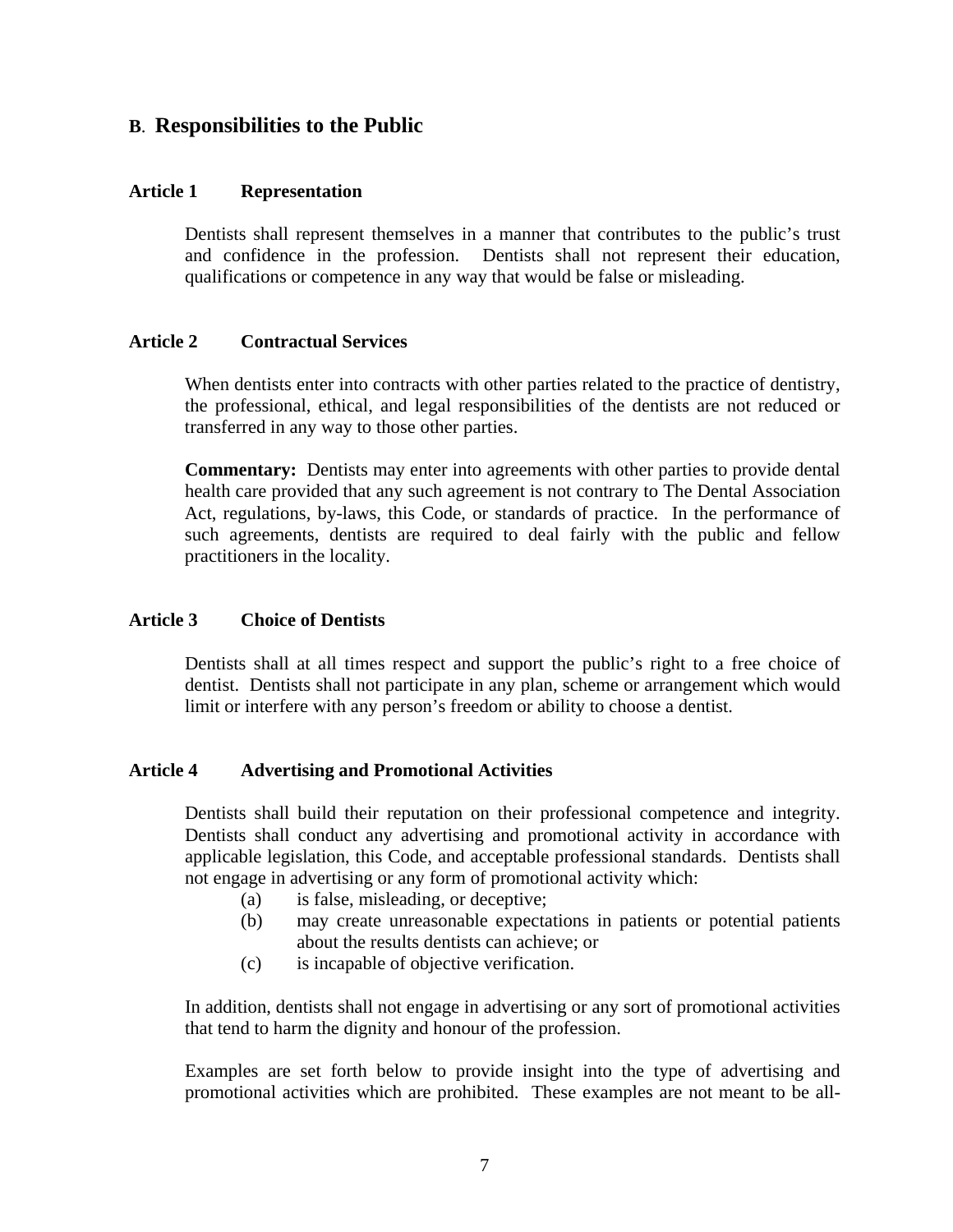inclusive. Rather, by restating the concept in alternative language and giving general examples, it is hoped that the membership will gain a better understanding of permissible and prohibited activities. Dentists are encouraged to submit promotional or advertising material to the MDA for review in advance of their use to determine if the proposed material complies with the standards of this Code.

#### **False, Misleading or Deceptive**

Statements must be avoided which:

- a) contain misrepresentations of fact;
- b) omit facts which, if included, would contradict the statement.

Statements will be evaluated on a case by case basis, considering how patients are likely to respond to the impression made by any advertisement as a whole. The issue is whether any advertisement, taken as a whole, is false or misleading.

Dentists who advertise services or procedures, which are generally available from all dentists, must take great care to ensure that the advertising is not misleading. For example, suppose an advertisement states, "We have sterilization procedures in place." This statement is misleading since it may cause patients to conclude that they should patronize the advertising dentist because other dentists would not have the same sterilization standards.

Similarly, statements implying superior facilities using trade names of equipment and materials would also be considered misleading, for example Superior Dental Clinic , Best Dental Centre.

#### **Objective Verification**

Dentists are not to make statements which are not objectively verifiable. Subjective statements about the quality of dental services raise ethical concerns. Objectively verifiable means capable of being proven by facts independent of personal feelings, beliefs, opinions or interpretations. Express or implied representations that the advertised services are superior in quality to those of other dentists are usually not objectively verifiable. In particular, patients may misinterpret statements of opinion as implied statements of fact. The onus is on dentists to be able to provide, upon request, objective verification of any statements in advertising or promotional activities.

#### **Articles and Newsletters**

If a dental health article, message or newsletter is published or electronically communicated under any dentist's name to the public, without making truthful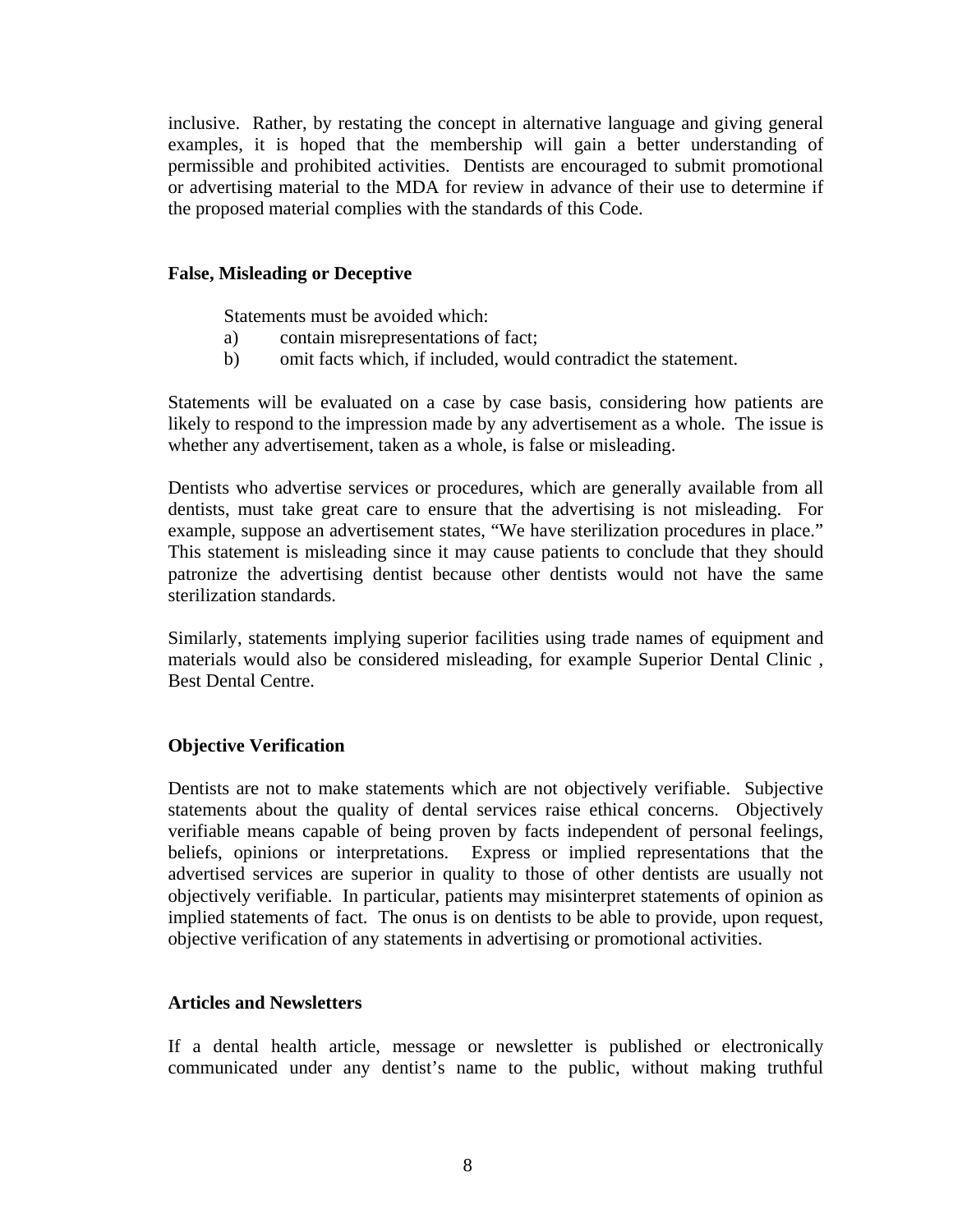disclosure of the source and authorship, then that dentist is engaged in making a false, misleading or deceptive representation to the public.

Similarly, any use of clinical photographs must identify the clinician and/or publication who provided the service. Dentists must also ensure that such information does not give rise to unreasonable expectations for the purpose of inducing the public to utilize the services of any sponsoring dentist.

#### **Health Status**

An advertisement or other communication intended to solicit patients, which omits material facts necessary to put the information conveyed in the advertisement in a proper context, can be misleading. An advertisement to the public of HIV negative test results, without conveying additional information that will clarify the scientific significance of this fact, is an example of a misleading omission. A dental practice shall not seek to attract patients on the basis of partial truths which create false impressions. Reference to, or advertising of any dentist's health status, whether its use is for internal or external office promotion, shall be considered unethical conduct. Should dentists wish to discuss this subject with their patients, it is appropriate to do so in person but not by advertising.

#### **Name of Practice and Trade Names**

Since the name under which dentists conduct their practice may be a factor in the selection process of the patient, the use of a trade name or an assumed name that is misleading or which may create unreasonable expectations is prohibited. For example, trade names such as the following may create unrealistic expectations in patients:

- **Gentle, Caring Dentistry**
- Painless Dentistry

Other trade names may not be objectively verifiable, for example "Best Dentistry".

#### **Dentist Leaving a Practice**

Use of the name of dentists no longer actively associated with the practices may be continued for a period not to exceed one year. Dentists leaving a practice who authorize continued use of their name should receive competent advice on the legal implications of this action. With permission of departing dentists, their names may be used for more than one year provided, if after the one year grace period, prominent notice is provided to the public through such media as signs at offices and short statements on stationery and business cards that departing dentists have retired from the practices.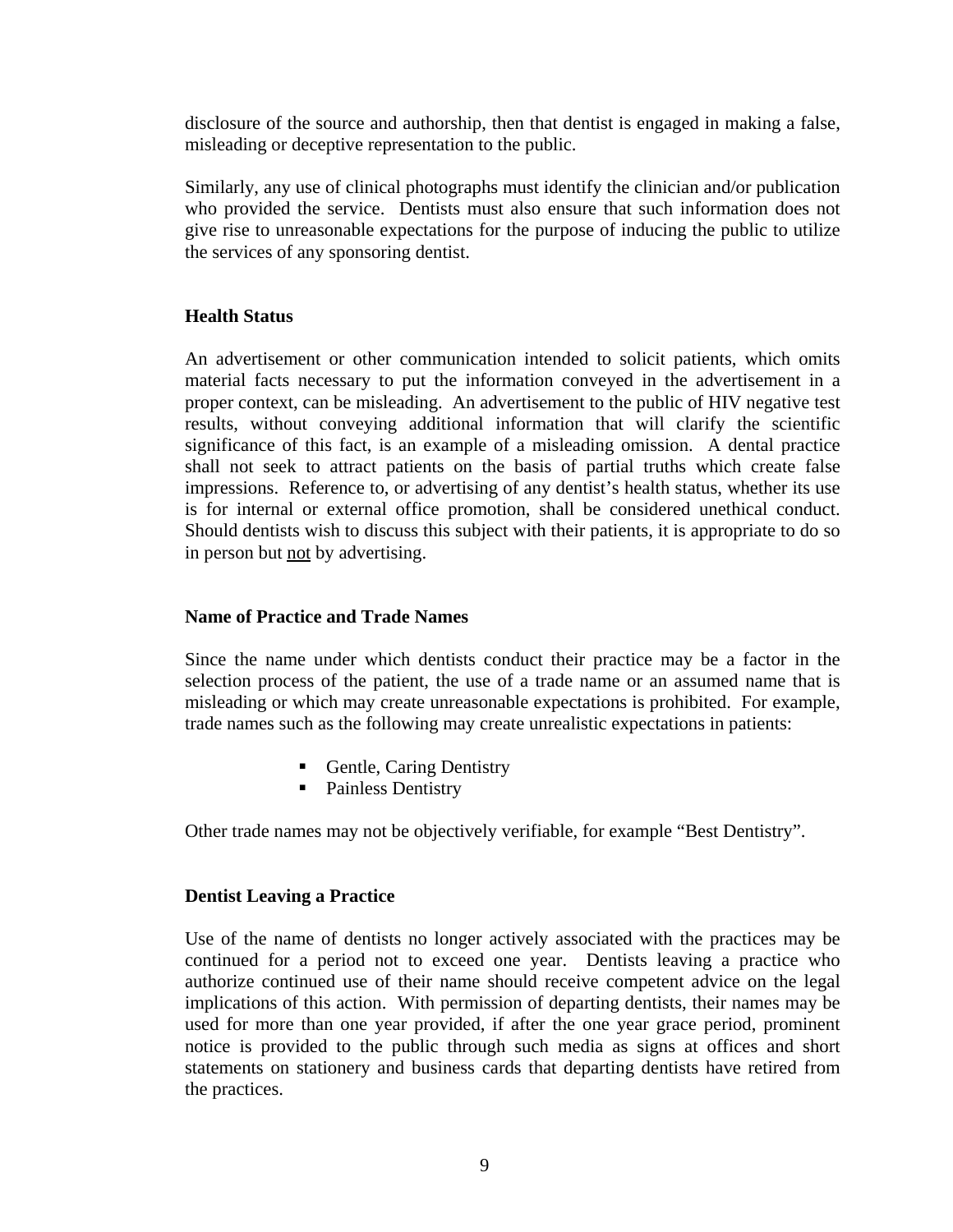#### **Honorary Unearned Degrees or Membership in Professional Organization**

An unearned academic degree is one which is awarded by an educational institution not accredited by a generally recognized accrediting body, is an honorary degree, or is a degree or fellowship not recognized by the MDA. Reference to unearned degrees in any general announcements to the public by dentists, or in promotional material or advertising, may be a representation to the public which is misleading. Dentists may refer to the degrees Doctor of Dental Surgery ("DDS"), Doctor of Medicine in Dentistry ("DMD") and any earned academic degrees. The use of unearned degrees and unearned fellowships may be misleading because of the likelihood that it will indicate to the public the attainment of a specialty status. Honorary and unearned degrees shall not be used in any communication to the public or to patients.

#### **Use of Titles and Announcement of Specialization**

This section is designed to help the public make an informed selection between practitioners who have achieved specialty status and general practitioners. All members of the MDA may use the titles Doctor, Dr. or Dentist. However, only those dentists who are expressly authorized by the MDA may use any of the following titles for specialty areas of dental practice:

- a) Endodontist
- b) Oral and Maxillofacial Surgeon
- c) Orthodontist and Dentofacial Orthopedist
- d) Paediatric Dentist
- e) Periodontist
- f) Prosthodontist
- g) Oral Pathologist
- h) Oral and Maxillofacial Radiologist
- i) Oral Medicine Specialist
- j) Public Health Dentist

Dentists must not do anything which would lead the public to believe that specialty services are being rendered by qualified specialists in general practice offices when such is not the case.

Other than fellowships in specialties accredited by the CDA and recognized by the MDA, dentists using the attainment of non-academic fellowships in direct advertisements to the public may be making representations which are misleading or deceptive. Such use of a fellowship status may be misleading because of the likelihood that it will indicate to dental consumers the attainment of a specialty status. However, when such use does not conflict with the law, the attainment of fellowship status may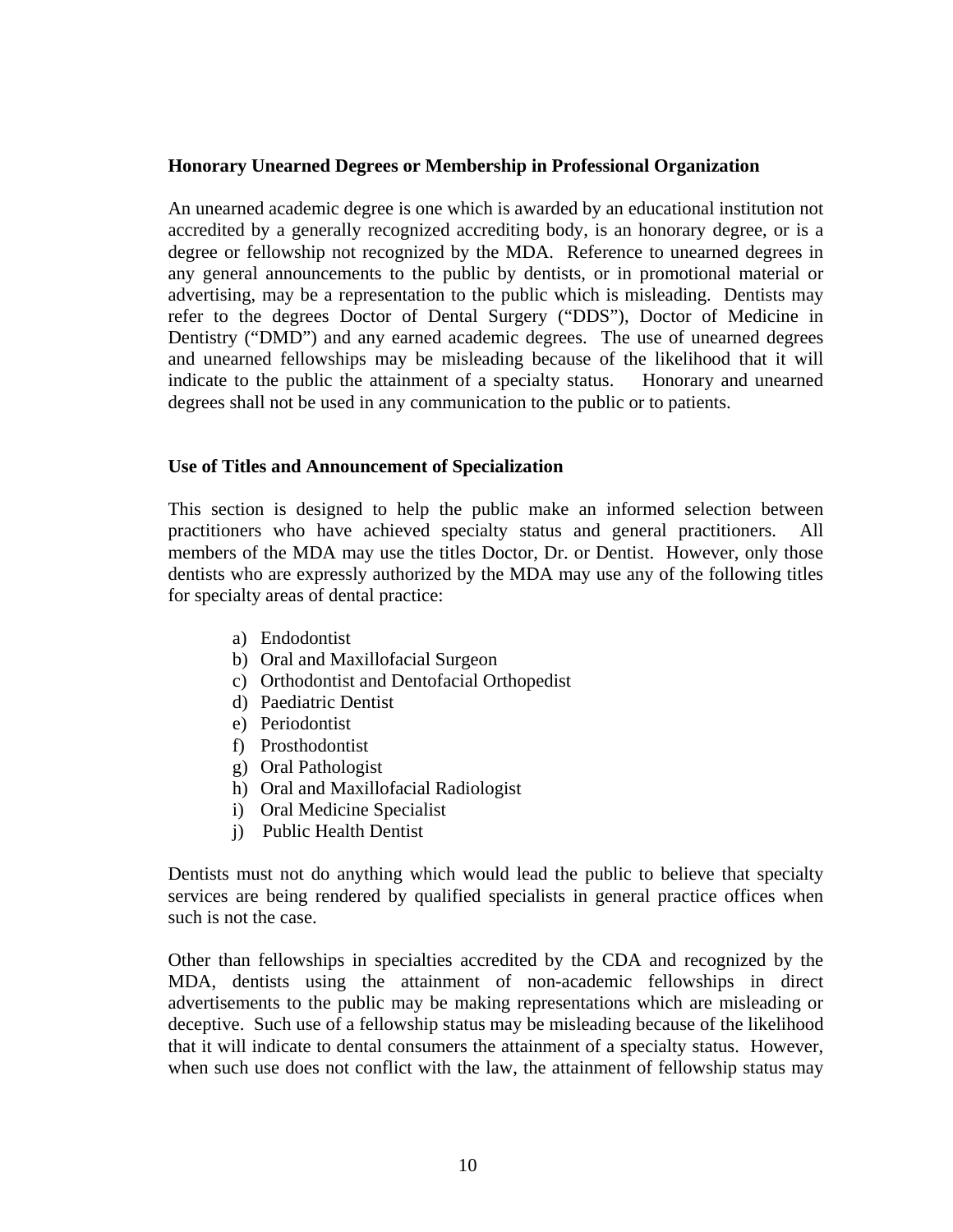be indicated in scientific papers, curriculum vitae, third party payment forms, letter head and stationery when not used for the direct solicitation of patients.

#### **General Practitioner Announcement of Services**

General dentists who wish to announce the services available in their practices are permitted to announce the availability of those services so long as they avoid any communications that express or imply specialization. General dentists shall also state that the services are being provided by general dentists. Dentists shall not announce available services in any way that will be false, misleading or deceptive. General dentists may not represent expressly or by implication, to the public that they are certified in an area of dentistry not recognized as a specialty area by the MDA. General dentists may advertise that they are limiting their practice to specific areas of dentistry provided that they state that they are general dentists.

#### **Article 5 Fees and Compensation for Service**

Dentists are responsible for establishing their own practice fees for professional services performed. Dentists shall not pay to another party a fee for referring patients to them which is calculated on a basis of an amount for each patient referred.

Fee advertising by dentists shall be primarily to provide information to the public. Any reference to fees in an advertisement:

- a) shall not use the expressions "from minimum" or "and up to" or such similar expression;
- b) shall provide the maximum fees charged to anyone for services that are referred to any advertisement. No more than those advertised fees shall be charged whether or not an individual is aware of the existence of any advertisement.
- c) Must disclose if any laboratory cost is included when the service would usually involve a commercial dental laboratory cost.

Advertised fees shall remain as advertised for at least 30 days following the publication of advertisements.

Commentary: while dentists are entitled to reasonable compensation for services performed, dentists may not enter into an arrangement with another dentist or person whereby he/she receives part of the fee paid to the other, or by way of commission or discount for the referral of patients.

#### **Referrals**

When dentists determine that a patient requires the services of specialists, a referral to specific specialists is warranted and should occur in a timely and appropriate manner.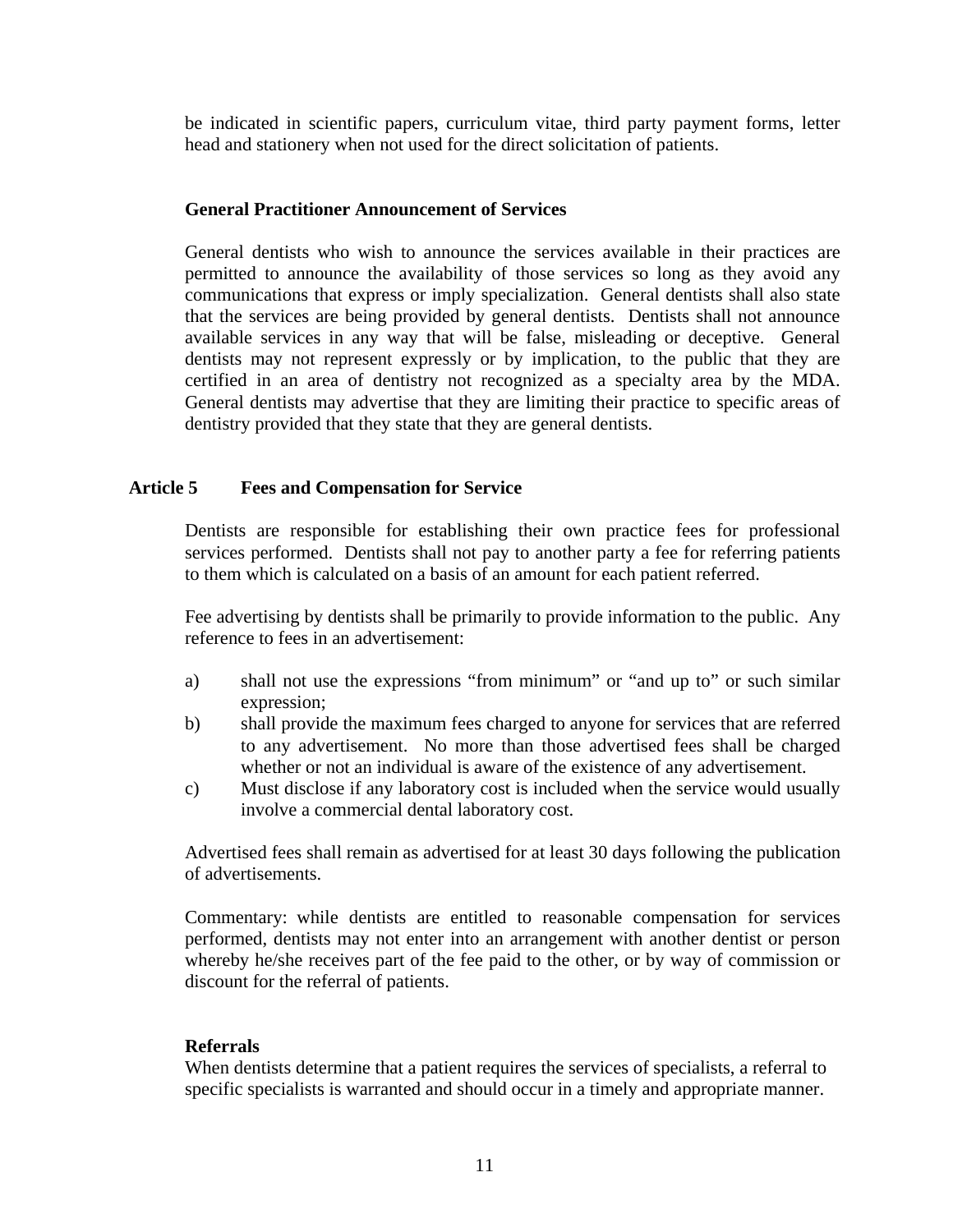In the Province of Manitoba, dental specialists are limited to their field of specialization, except for the provision of emergency care. Patients should be informed of the need for referrals to specialists and referring general dentists should facilitate consultations, providing information to specialists from patient's files. Specialists also have an obligation to provide patients with results of assessments and report back to referring dentists. Once specialists have completed any agreed-upon specialty care, patients should be returned back to their referring dentists for continuation of dental care.

#### **Dental Benefits**

Dentists who submit claim forms to third parties which report incorrect patient information (treatment dates, procedure codes, and/or fees charged) may be engaging in fraud. Dentists shall not increase or decrease fees to patients whether or not the patients are covered by dental plans. Dentists are obligated to inform patients of the benefits, risks, disadvantages and costs of dental treatment options. Patients are entitled to make informed decisions as to the best treatment for them.

Commentary:

- a) Dentists who accept third party payments under co-payment plans as payment in full, without disclosing to third parties that the patient's payment portion will not be collected, may be engaging in fraud.
- b) Dentists who submit claim forms to third parties which report incorrect treatment dates for the purpose of assisting patients in obtaining benefits under dental plans, which benefits would otherwise be disallowed, may be engaging in fraud.
- c) Dentists who incorrectly describe on third party claim forms performance of dental procedures in order to receive greater payment or reimbursement, or incorrectly make non-covered procedures appear to be covered procedures on such claim forms may be engaged in fraud.
- d) Dentists must ensure that claims for care of patients are accurate statements of the services rendered to patients. Dentists must not determine treatment plans or fees to be charged based solely on the existence of third party dental plans.
- e) Dentists who recommend and perform unnecessary dental services or procedures based solely on the existence of third party dental plans may be engaged in unethical conduct.

#### **Article 6 Community Activities**

Dentists by virtue of their education and role in society, are encouraged to support and participate in community affairs, particularly when these activities promote the health and well being of the public.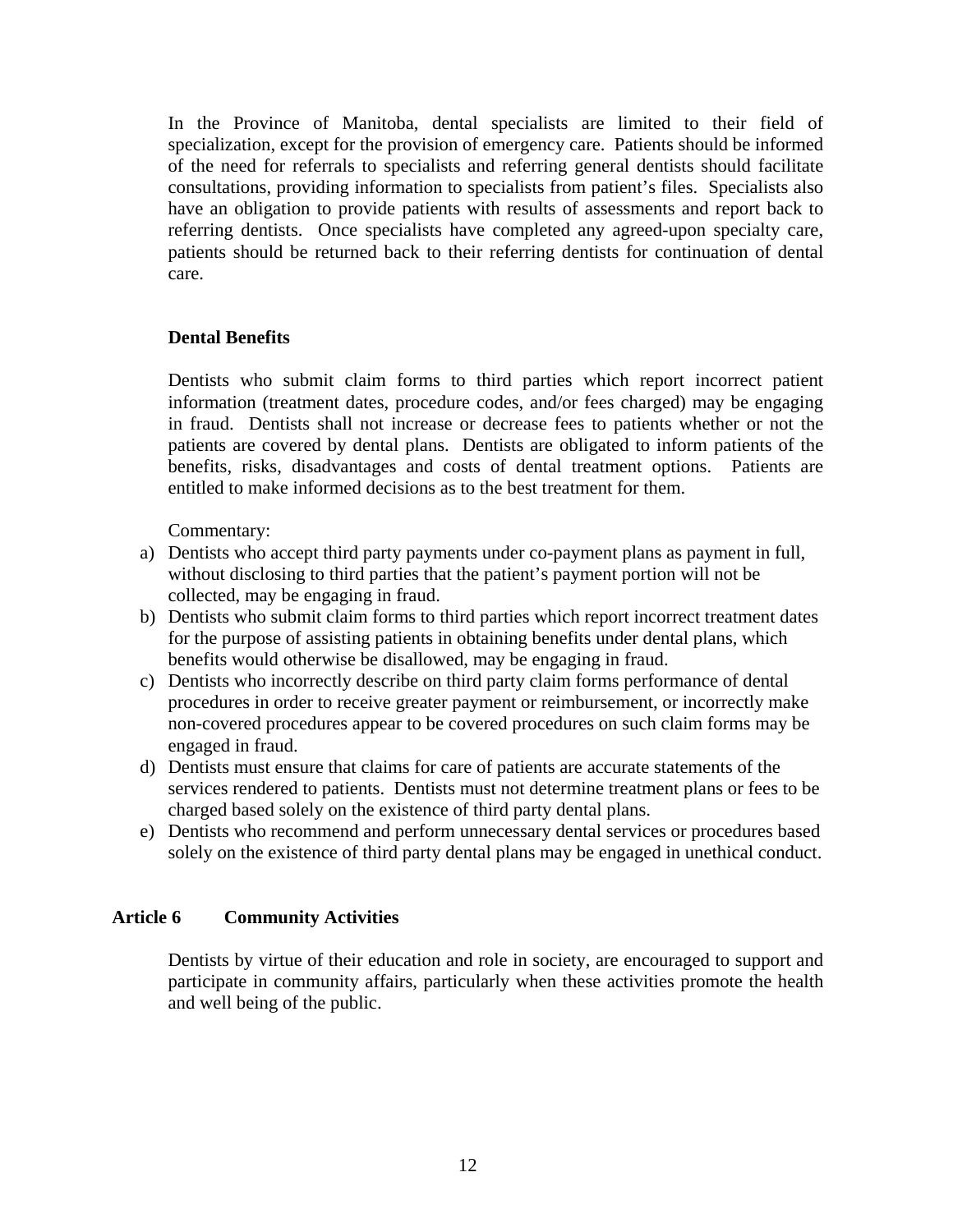## **C. Responsibilities to the Profession**

#### **Article 1 Support of the Profession**

The Legislature of Manitoba has granted to the profession the privilege of selfregulation for the purpose of protecting the public and promoting the public interest. This responsibility is borne and implemented by the MDA and its Board of Directors, officers and committees. Dentists have an obligation to participate in the advancement of the profession and to support its professional organizations. A strong profession assists the MDA in promoting and protecting the public interest.

#### **Article 2 Co-operation with the MDA**

It is the duty of dentists to comply with reasonable requests of the MDA, its officials, committees, and other bodies to enable them to fulfill their responsibilities.

Dentists are ethically obligated to comply with decisions of the MDA.

#### **Article 3 Inappropriate Conduct**

If dentists have reasonable grounds to believe that other dentists have engaged in unprofessional conduct, then dentists have an obligation to report such conduct to the Registrar of the MDA.

#### **Article 4 Patents and Copyrights**

Dentists have the obligation of making the results of their investigative efforts available when such results are useful in safeguarding or promoting the health and well being of the public. Patents and copyright may be secured by dentists provided that such patents and copyright, and any remuneration derived from them, do not restrict research, practice, or the benefits of the patented or copyrighted material.

#### **Article 5 MDA Spokespersons and the Media**

The President of the MDA is the official spokesperson for the MDA. Communications with the press and broadcasting media, on matters relating to the MDA policies and legislative matters may only be made by spokespersons designated for that role by the President.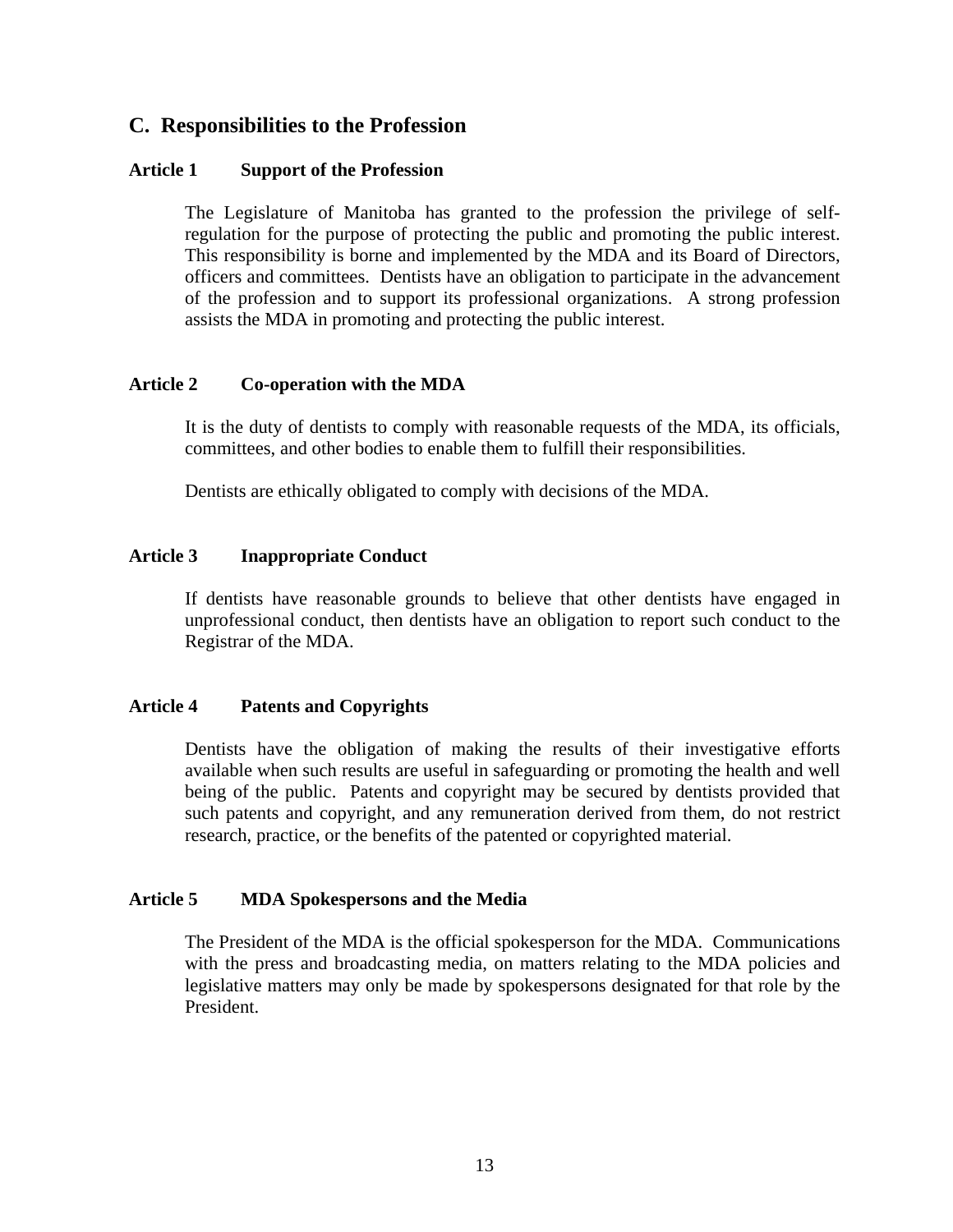#### **Article 6 Disclaimer**

Information appearing in the press and broadcast media, from individual members of the MDA must be accompanied by a disclaimer that indicates that it is the personal opinion of the author and is not the MDA's official position.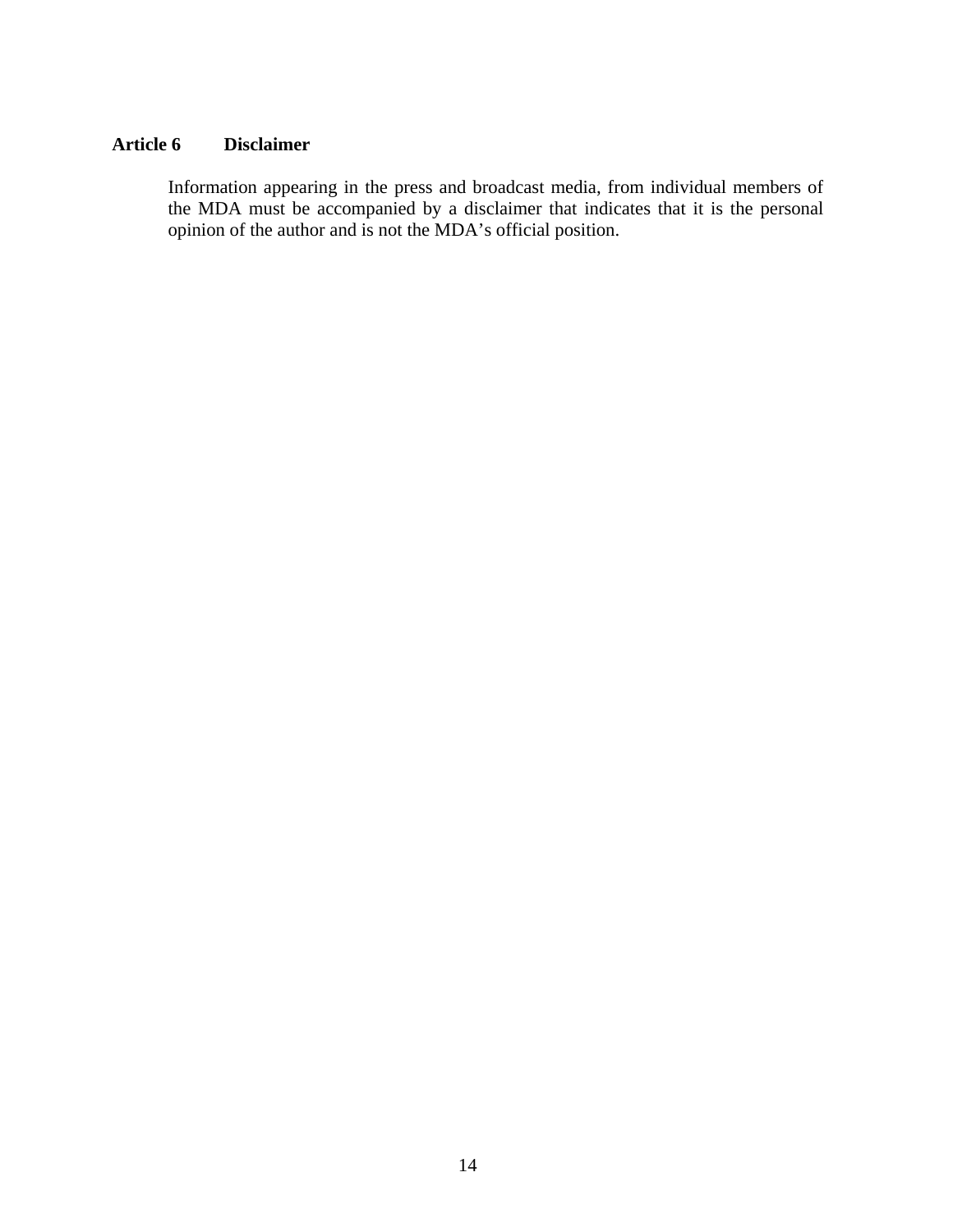## **D. Responsibilities to Colleagues**

#### **Article 1 Consultation and Referral**

When patients are referred to other dentists for consultation and/or treatment, dentists, upon completion of the care contemplated in the referrals, shall refer the patients back to the referring dentists.

**Commentary:** Please refer to Article B5 on referrals.

#### **Article 2 Judgments In Peer Relations: Justifiable Criticism**

Before making critical comments to patients about other dentists' treatment, dentists shall take reasonable steps to ensure that they are fully informed about any patient's oral health and specific treatments provided by previous dentists. Dentists are encouraged to consult with any previous dentist with the patient's consent.

#### **Commentary:**

- a) Unprofessional conduct includes a lack of knowledge or a lack of skill or judgment in the provision of professional services. See Article C3 on a duty to report.
- b) When informing patients of the status of their oral health, dentists shall exercise care that any comments are justified. This will include finding out, from previous treating dentists, with patient's consent, the circumstances and conditions under which any treatment was performed.
- c) Dentists shall not make statements about other dentists' treatment which are not reasonably supportable.

#### **Article 3 Interpretation and Application of Code of Ethics and Standards of Practise**

The foregoing Code sets forth the ethical duties and standards of practise that are binding on members of the MDA. Anyone who believes that member dentists have acted unethically or in an unskilled manner should bring the matter to the attention of the Registrar, to be dealt with in accordance with the provisions of *The Dental Association Act*.

#### **E DECLARATION OF ETHICAL COMMITMENT**

At the time of application for membership in the Association, each applicant shall be requested to make the following declaration: (Page 17 of this by-law).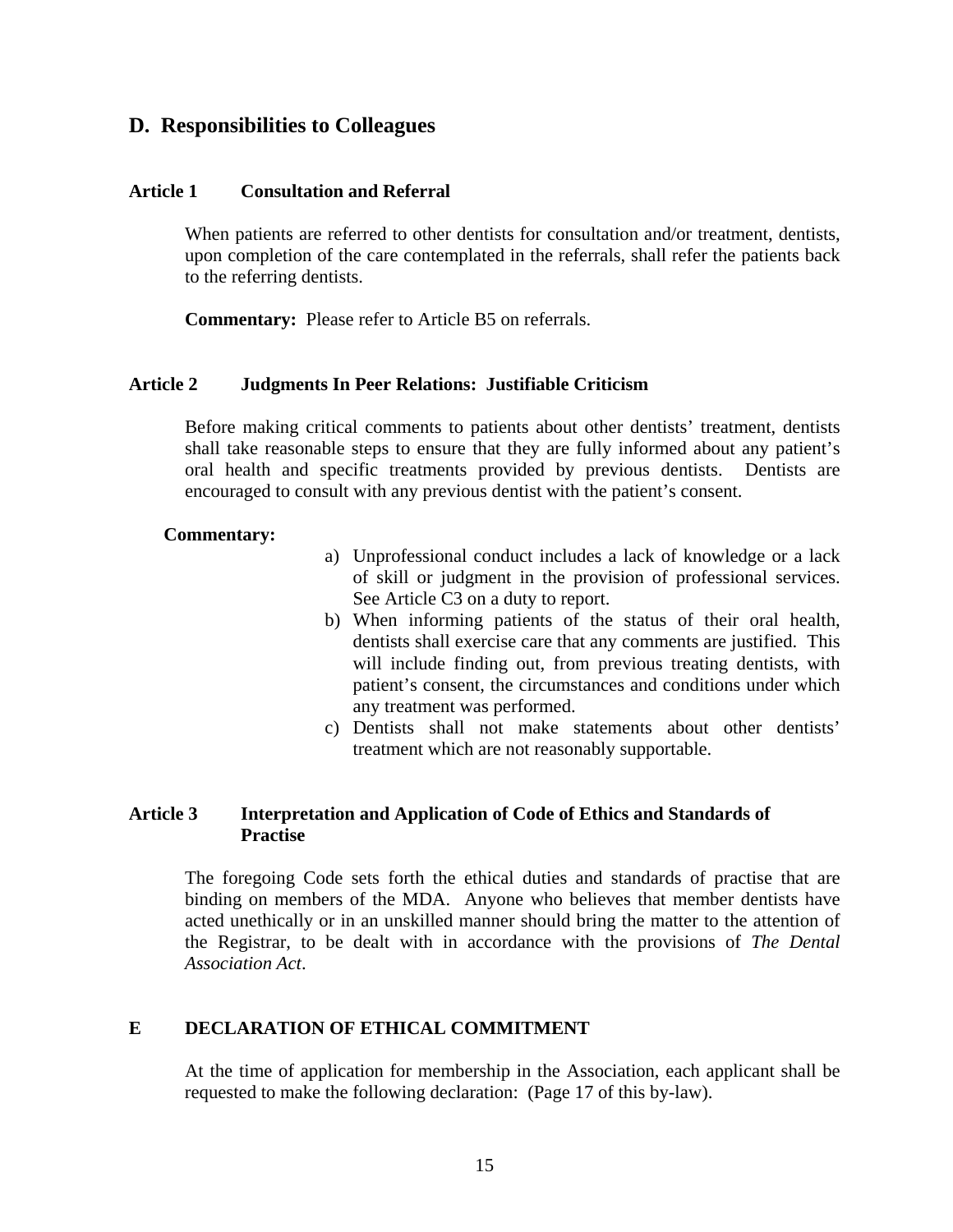### **GENERAL BY-LAWS**

## **BY-LAW NO. 6-02**

## **THE MANITOBA DENTAL ASSOCIATION**

A By-law to provide a Code of Ethics for Manitoba Dentists to describe ethical issues for them, and to provide guidance for acceptable standards of conduct for dentists in Manitoba.

**\_\_\_\_\_\_\_\_\_\_\_\_\_\_\_\_\_\_\_\_\_\_\_\_\_\_\_\_\_\_\_\_\_\_\_\_\_\_\_**

By-law 6-94 is hereby repealed.

DONE AND PASSED by the Board of Directors of the Manitoba Dental Association at Winnipeg, in Manitoba, this 23<sup>rd</sup> day of January, 2002.

\_\_\_\_\_\_\_\_\_\_\_\_\_\_\_\_\_\_\_\_\_\_\_\_\_\_\_\_\_\_\_\_\_\_\_\_\_\_\_\_\_\_\_\_

\_\_\_\_\_\_\_\_\_\_\_\_\_\_\_\_\_\_\_\_\_\_\_\_\_\_\_\_\_\_\_\_\_\_\_\_\_\_\_\_\_\_\_\_

\_\_\_\_\_\_\_\_\_\_\_\_\_\_\_\_\_\_\_\_\_\_\_\_\_\_\_\_\_\_\_\_\_\_\_\_\_\_\_\_\_\_\_

President

Secretary

This By-law will become effective on the  $1<sup>st</sup>$  day of April , 2002, unless 10 (ten) members request in writing its ratification at a general meeting of the Association. (Section 70(2) of *The Dental Act.*

Secretary

Effective Date: April 1, 2002.